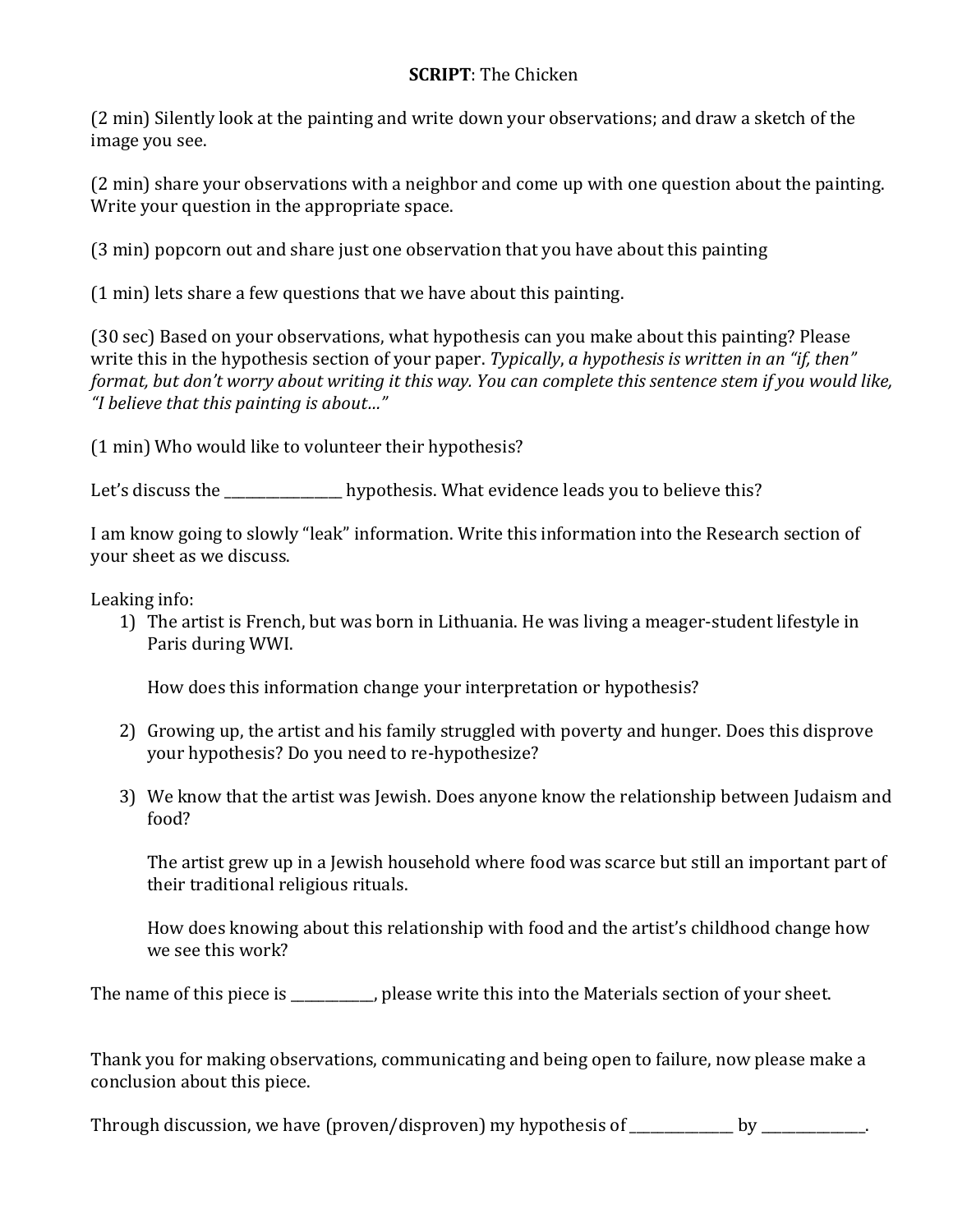## **SCRIPT:** St. Paul

(2 min) Silently look at the painting and write down your observations; and draw a sketch of the image you see.

(2 min) share your observations with a neighbor and come up with one question about the painting. Write your question in the appropriate space.

(3 min) popcorn out and share just one observation that you have about this painting

(1 min) lets share a few questions that we have about this painting.

(30 sec) Based on your observations, what hypothesis can you make about this man? Please write this in the hypothesis section of your paper. *Typically*, *a hypothesis is written in an "if, then" format,* but don't worry about writing it this way. You can complete this sentence stem if you would like, "I *believe that this man is… because…"*

(1 min) Who would like to volunteer their hypothesis?

(As individuals share)What evidence leads you to believe this?

I am know going to slowly "leak" information. Write this information into the Research section of your sheet as we discuss.

Leaking info:

1) This depicts a person in  $1<sup>st</sup>$  century A.D.

What was happening during that time?

2) We know that this artist incorporated the use of symbolism in this painting.

What are some of the symbols that we see?

3) Let's discuss the face on the table.

Does it look like it belongs?

After what we have discussed, who do you think that it is? What visual evidence leads you there?

It appears that the face was part of a previous composition that the artist painted over. This was a common practice, since canvas was expensive. When an artist deemed a painting unsuccessful, they often painted over the existing image and started anew.

Through X-radiographs, scholars have concluded that there are actually three compositions layered on top of each other on this canvas. The first painting, vertical in orientation, showed an artist at his easel. This figure was painted over with an image of Christ crowned with thorns. The shadowy, upside down image that you see here in the table survived from that second painting. X-radiographs indicate that the bottom layer of paint shows an artist at his easel, possibly making that earlier version a self-portrait. It is interesting that time and